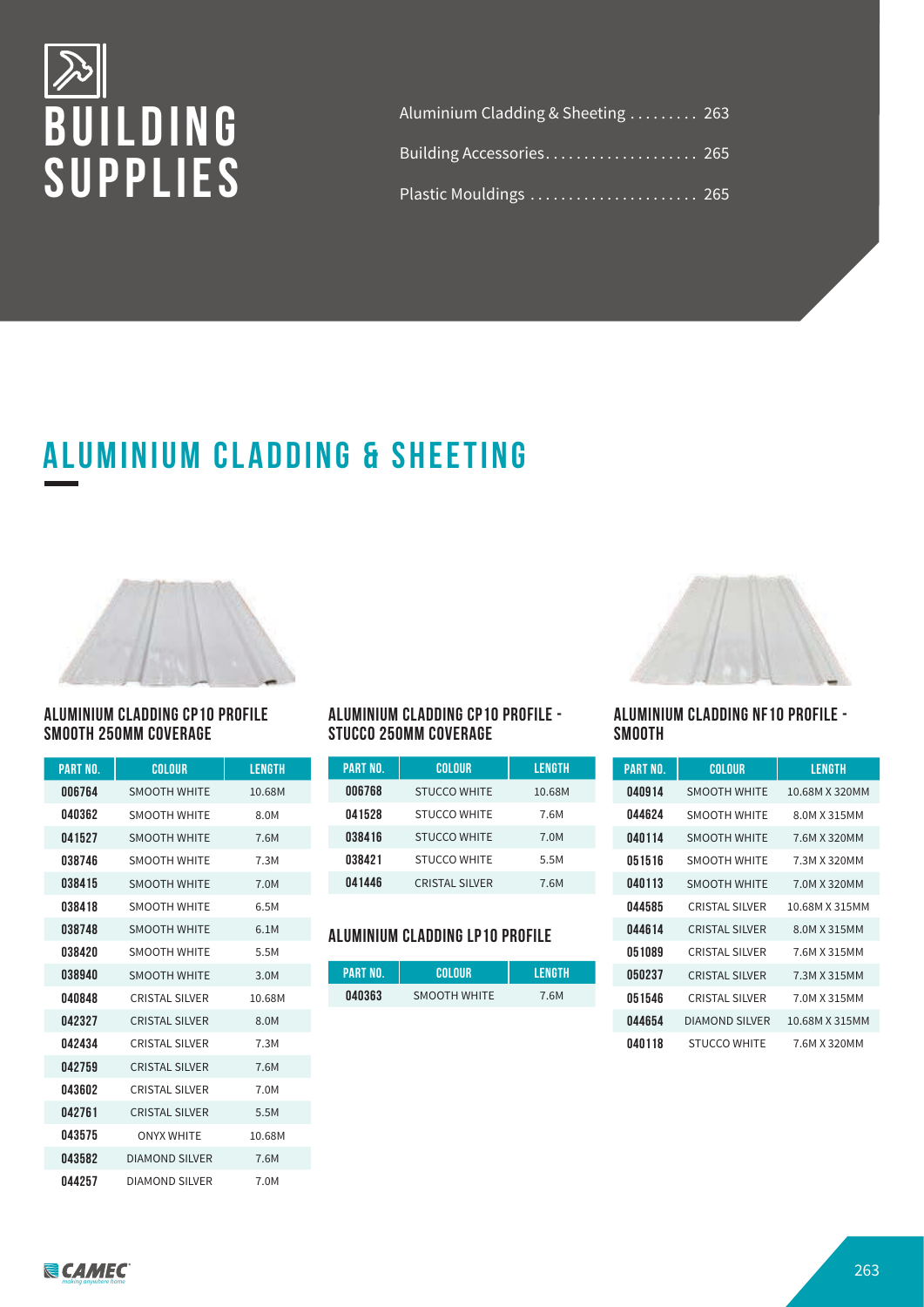

#### **ALUMINIUM CLADDING SF10 PROFILE - SMOOTH**

| <b>PART NO.</b> | <b>COLOUR</b>                               | <b>LENGTH</b> |
|-----------------|---------------------------------------------|---------------|
| 006777          | <b>SMOOTH WHITE</b>                         | 10.68M        |
| 038931          | <b>SMOOTH WHITE</b>                         | 8.5M          |
| 038937          | <b>SMOOTH WHITE</b>                         | 8.0M          |
| 041525          | <b>SMOOTH WHITE</b>                         | 7.6M          |
| 038742          | <b>SMOOTH WHITE</b>                         | 7.3M          |
| 038406          | <b>SMOOTH WHITE</b>                         | 7.0M          |
| 038409          | <b>SMOOTH WHITE</b>                         | 6.5M          |
| 038744          | <b>SMOOTH WHITE</b>                         | 6.1M          |
| 038412          | <b>SMOOTH WHITE</b>                         | 5.5M          |
| 034757          | <b>SMOOTH WHITE</b>                         | 3.0M          |
| 040849          | <b>CRISTAL SILVER</b>                       | 10.68M        |
| 041799          | <b>CRISTAL SILVER</b>                       | 8.0M          |
| 042760          | <b>CRISTAL SILVER</b>                       | 7.6M          |
| 043948          | <b>CRISTAL SILVER</b>                       | 7.3M          |
| 041591          | <b>CRISTAL SILVER</b>                       | 7.0M          |
| 041681          | <b>CRISTAL SILVER</b>                       | 3.0M          |
| 044251          | <b>CRISTAL SILVER</b>                       | 2.4M          |
| 041039          | <b>DIAMOND SILVER</b><br>(CONCEPT/FRANKLIN) | 10.68M        |
| 042435          | <b>DIAMOND SILVER</b><br>(CONCEPT/FRANKLIN) | 7.6M          |
| 044256          | <b>DIAMOND SILVER</b><br>(CONCEPT/FRANKLIN) | 7.0M          |
| 043574          | <b>ONYX WHITE</b><br>(CONCEPT/FRANKLIN)     | 10.668M       |
| 051300          | <b>ONYX WHITE</b><br>(CONCEPT/FRANKLIN)     | 7.6M          |
| 044254          | <b>ONYX WHITE</b><br>(CONCEPT/FRANKLIN)     | 7.0M          |
| 044253          | <b>ONYX WHITE</b><br>(CONCEPT/FRANKLIN)     | 2.4M          |

## **STUCCO**

| <b>PART NO.</b> | <b>COLOUR</b>         | <b>LENGTH</b> |
|-----------------|-----------------------|---------------|
| 051550          | <b>STUCCO WHITE</b>   | 7.8M          |
| 041526          | <b>STUCCO WHITE</b>   | 7.6M          |
| 038407          | <b>STUCCO WHITE</b>   | 7.0M          |
| 038413          | <b>STUCCO WHITE</b>   | 5.5M          |
| 041445          | <b>CRISTAL SILVER</b> | 10.68M        |
| 051549          | <b>CRISTAL SILVER</b> | 7.8M          |
| 041447          | <b>CRISTAL SILVER</b> | 7.6M          |
| 043949          | <b>CRISTAL SILVER</b> | 7.3M          |
| 042764          | <b>CRISTAL SILVER</b> | 5.5M          |



| <b>PART NO.</b> | COLOUR                                                 | <b>LENGTH</b>    |
|-----------------|--------------------------------------------------------|------------------|
| 006961          | <b>SMOOTH WHITE</b>                                    | 1220 X<br>2440MM |
| 006999          | <b>STUCCO WHITE</b>                                    | 1220 X<br>2440MM |
| 043576          | SMOOTH ONYX<br><b>WHITE</b>                            | 1220 X<br>2440MM |
| 040852          | SMOOTH CRISTAL<br><b>SILVER</b>                        | 1220 X<br>2440MM |
| 041041          | SMOOTH DIAMOND<br>SILVER (CONCEPT/<br><b>FRANKLIN)</b> | 1220 X<br>2440MM |
| 041116          | <b>STUCCO DIAMOND</b><br>SILVER (CONCEPT/<br>FRANKLIN) | 1220 X<br>2440MM |
| 041443          | <b>STUCCO CRISTAL</b><br><b>SILVER</b>                 | 1220 X<br>2440MM |



### **ALUMINIUM CLADDING FLAT PROFILE**

| <b>PART NO.</b> | <b>COLOUR</b>                          | LENGTH           |
|-----------------|----------------------------------------|------------------|
| 006806          | <b>SMOOTH WHITE</b>                    | 1220 X MTR       |
| 006920          | <b>SMOOTH WHITE</b>                    | 1220 X<br>2400MM |
| 040851          | <b>SMOOTH CRISTAL</b><br><b>SILVER</b> | 1220 X<br>2400MM |
| 041040          | SMOOTH DIAMOND<br><b>SILVER</b>        | 1220 X<br>2400MM |
| 051387          | JFT BLACK                              | 536 X<br>433MM   |
| 051384          | JFT BLACK                              | 660 X<br>505MM   |
| 051385          | JFT BLACK                              | 688 X<br>497MM   |
| 051386          | JFT BLACK                              | 1090 X<br>536MM  |
| 006808          | <b>STUCCO WHITE</b>                    | 1220 X MTR       |
| 039711          | <b>STUCCO WHITE</b>                    | 1220 X<br>5000MM |
| 041442          | <b>STUCCO CRISTAL</b><br><b>SILVER</b> | 1220 X<br>2440MM |



### **ALUMINIUM SHEETING CPF3 PROFILE ALUMINIUM SHEETING CP48 PROFILE**

| <b>PART NO.</b> | COLOUR                                 | LENGTH           |
|-----------------|----------------------------------------|------------------|
| 006856          | <b>SMOOTH WHITE</b>                    | 1220 X<br>2400MM |
| 040850          | <b>SMOOTH CRISTAL</b><br><b>WHITE</b>  | 1220 X<br>2400MM |
| 006894          | <b>STUCCO WHITE</b>                    | 1220 X<br>2400MM |
| 041441          | <b>STUCCO CRISTAL</b><br><b>SILVER</b> | 1220 X<br>2400MM |



#### **ALUMINIUM COROMAL FR8**

| <b>PART NO.</b> | COLOUR                | LENGTH           |
|-----------------|-----------------------|------------------|
| 007045          | <b>POLAR GREY</b>     | 1220 X<br>2440MM |
| 040041          | <b>SMOOTH WHITE</b>   | 8 X 4            |
| 043099          | <b>CRISTAL SILVER</b> | 1220 X<br>2440MM |



#### **ALUMINIUM COROMAL**

| <b>PART NO.</b> | <b>COLOUR</b>         | <b>LENGTH</b> |
|-----------------|-----------------------|---------------|
| 050631          | <b>POLISH GREY</b>    | 7.3M          |
| 035961          | POLISH GREY           | 7.7M          |
| 050416          | <b>CRISTAL SILVER</b> | 6.5M          |
| 050632          | CRISTAL SILVER        | 7.3M          |
| 043100          | <b>CRISTAL SILVER</b> | 7.7M          |
| 040042          | <b>SMOOTH WHITE</b>   | 6.5M          |
| 050630          | <b>SMOOTH WHITE</b>   | 7.3M          |
| 050419          | <b>CARBON FIBRE</b>   | 6.5M          |
| 050633          | <b>CARBON FIBRE</b>   | 7.3M          |
| 050418          | <b>CARBON FIBRE</b>   | 7.3M          |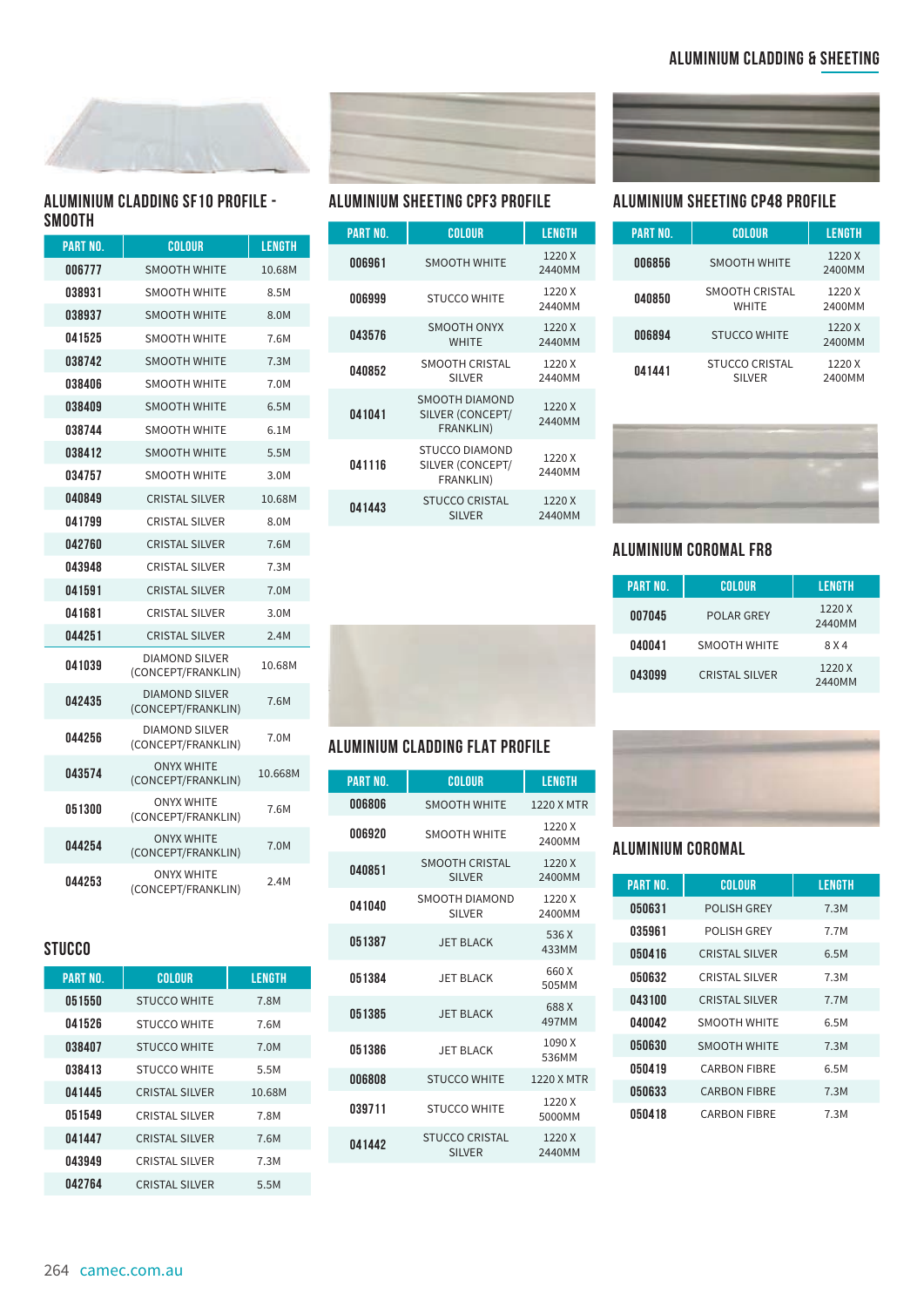# **BUILDING ACCESSORIES**



**SPRAY PAINT BRIGHT WHITE 016772**



**SILICONE 007173 V4 NON ACETIC - WHITE 007174 V60 NON ACETIC -CLEAR 007175 V60 NON ACETIC -WHITE**



#### **FOAM TAPE**

| <b>PART NO.</b> | COLOUR                      | LENGTH               |
|-----------------|-----------------------------|----------------------|
| 007284          | <b>BLACK</b>                | 12MM X 6MM X 15M     |
| 007289          | <b>BI ACK</b>               | 6.4MM X 15MM X 15.2M |
| 050219          | <b>BI ACK</b>               | 12MM X 3MM X 25M     |
| 050220          | <b>BI ACK</b>               | 12MM X 6MM X 15M     |
| 050221          | <b>BI ACK</b>               | 12MM X 12MM X 7M     |
| 007297          | POLAR GREY                  | 3MM X 12MM X 25M     |
| 007298          | POLAR GREY                  | 6MM X 12MM X 15M     |
| 007300          | POLAR GREY                  | 12MM X 12MM X 7M     |
| 007301          | <b>POLAR GREY</b>           | 12MM X 24MM X 8M     |
| 035445          | SELF ADHESIVE - GREY        | 24MM X 3MM X 25M     |
| 035457          | <b>SELF ADHESIVE - GREY</b> | 25MM X 9MM X 7M      |
| 035462          | SELF ADHESIVE - GREY        | 18MM X 9MM X 7M      |
| 039922          | SUITS 4 SEASON HATCH        | 22MM X 6MM X 2.7M    |

#### **PAINT REPAIR**

Camec aluminium paint codes are as follows: FOR CLADDING AND PANELS, PAINT CODES ARE AS FOLLOWS:

| WHITE                   | CARV1006 |
|-------------------------|----------|
| <b>CAMEC ONYX WHITE</b> | CARV9050 |
| CRISTAL SILVER          | CARV9001 |
| DIAMOND SILVER          | CARV9000 |

FOR FRAMES OR EXTRUSIONS, POWDER COAT CODES ARE AS FOLLOWS:

| <b>BRIGHT WHITE GLOSS</b> | MA030A OR MA037A        |
|---------------------------|-------------------------|
| <b>BLACK SATIN</b>        | <b>MN152A OR TN111A</b> |

Camec cladding paint colours are exclusive to Camec . To ensure the correct paint colour is matched, please refer to the colour codes listed above . Paint codes not available in aerosol can .

# **PLASTIC MOULDINGS**



**WINDOW RADIUS MOULD X 3.6M 007308 WHITE 007309 BLACK**



**ANGLE** 

**007313 10 X10 X4850MM WHITE 007314 25 X 25 X1.5MM X 3.6M WHITE 007316 12 X12 X 2440MM GT/BROWN 007318 EXT 12 X12 X 2440MM WHITE 007325 EXT 19 X19 X 3600MM WHITE**



**CAP MOULD TYPE C**

**007336 3-4MM X 4850MM WHITE 007340 20MM X 4850MM WHITE 007344 25MM X 4850MM TAN 007345 25MM X 4850MM WHITE**

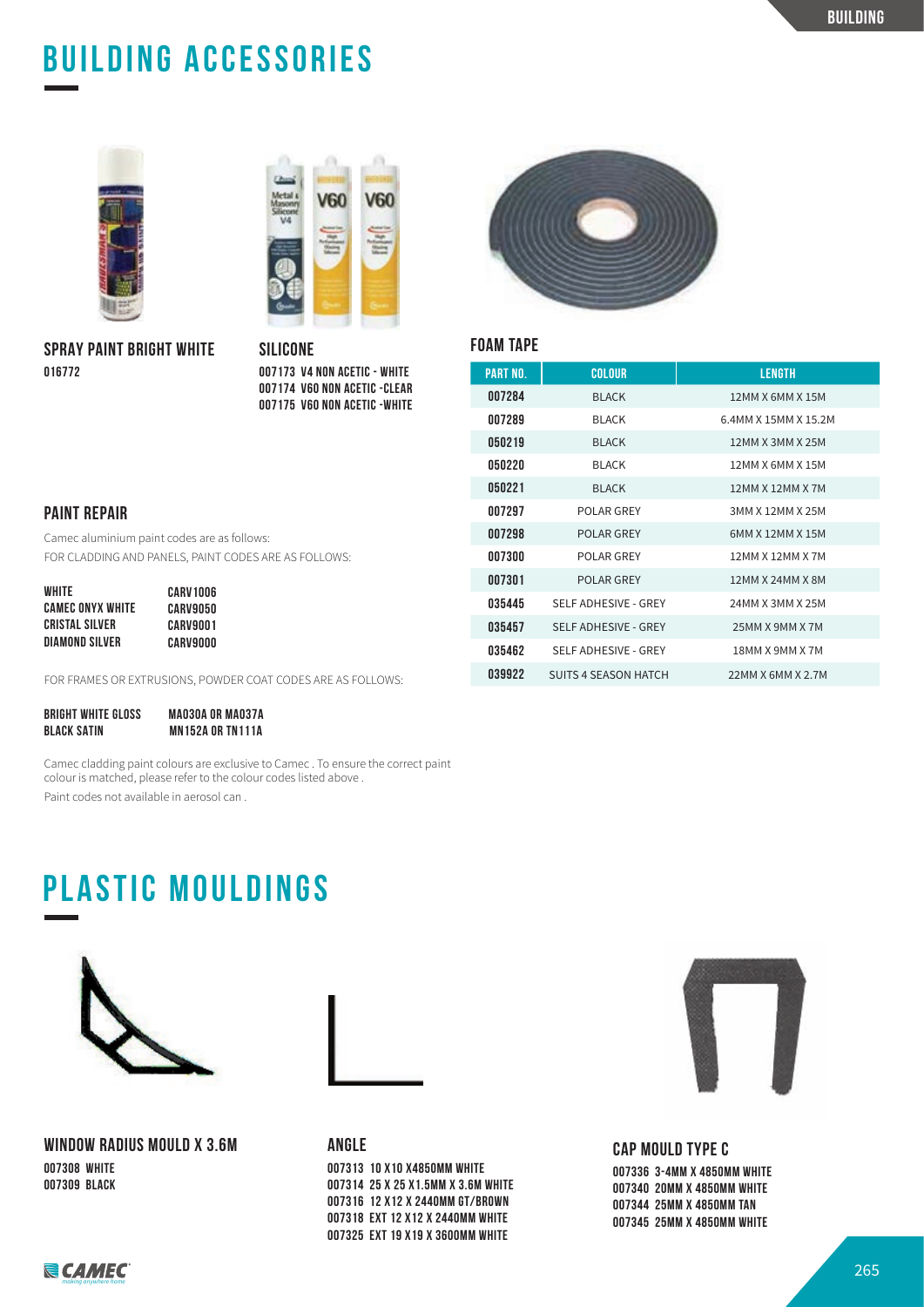

**CEILING STRIP X 4850MM 007354 TAN 007355 WHITE**



**C/BOARD CORNER X 4850MM 007359 TAN 007360 WHITE**



**DOOR STEP MOULD X 4850MM BLACK 007361**



**INTERNAL CORNER MOULD 2.4M 007369 WHITE 040149 SNOW WHITE**



**WINDOW MOULD 007383 25MM X 4850MM TAN 007384 25MM X 4850MM WHITE 007390 45MM X 4850MM WHITE**



#### **4MM H MOULD**

**007366 4MM X 4.85M WHITE 007397 4MM X 2.4M GT/BROWN 007398 4MM X 2.4M SILVER GREY 007399 4MM X 2.4M WHITE 039772 LONG LEG W/GRAIN**



**CAP MOULD TYPE L 007350 CAP WITH LEG 4MM X 4850MM WHITE 007403 3MM CAP MOULD 2.44M SILVER GREY 007404 3MM CAP MOULD 2.44M WHITE 007406 4MM CAP MOULD 2.40M GT BROWN 007408 4MM CAP MOULD 2.4M WHITE**



**32MM L MOULD 2.44M WHITE 007413**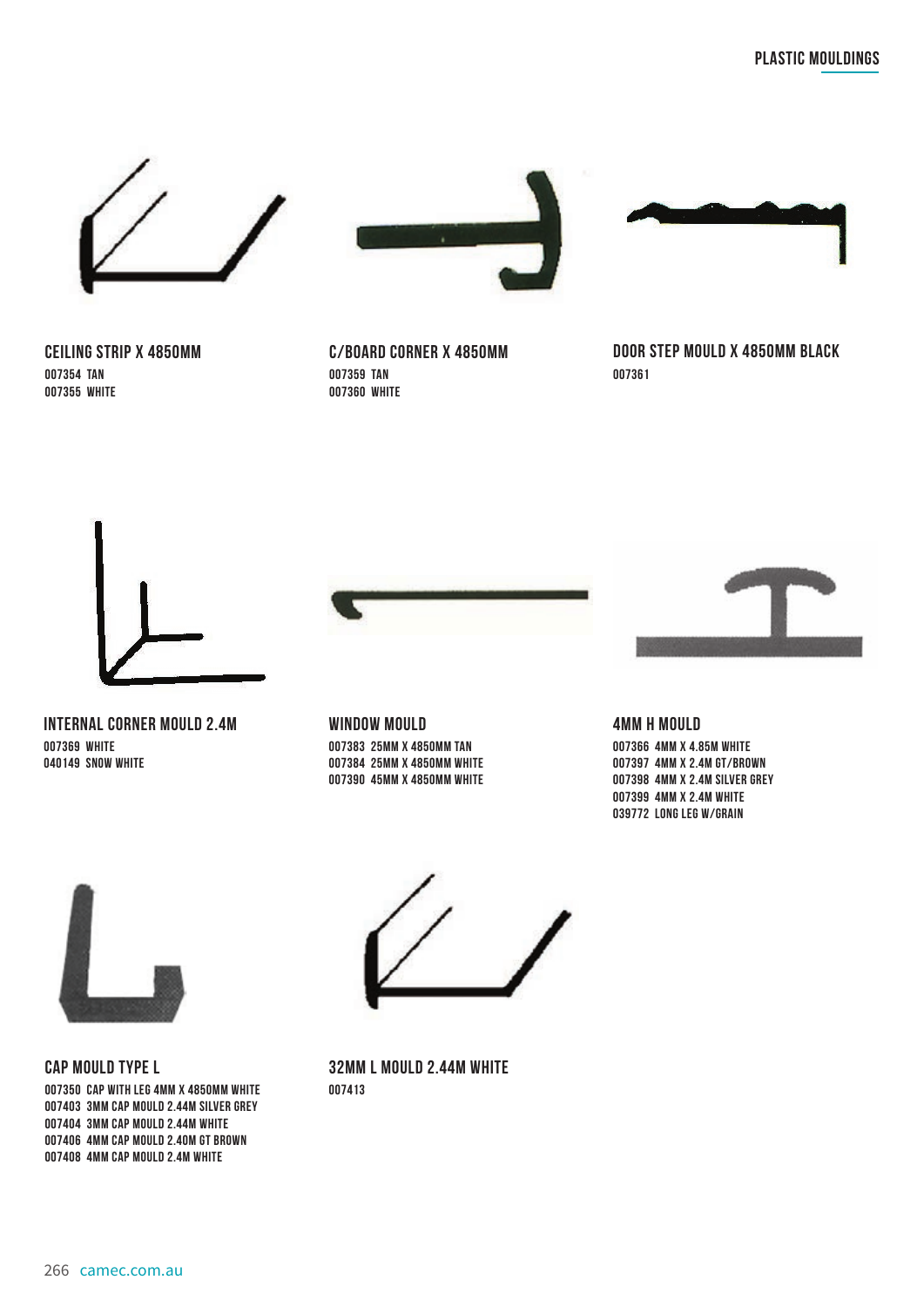

**WEATHER SEAL-POP TOP EXTRUSION 007420**



**POP-TOP BUBBLE SEAL GREY 007421**



**ALI AMERICAN INFILL - PER METRE 007428 BROWN 007430 BEIGE 007432 GREY 007434 WHITE 007436 BLACK** Roll size is 250m



**FENDERWELT X METRE (JOIN COVER) 007438 WHITE 007440 TAN 007446 APO-GRY 007479 KNOCK-IN MLD 20MM PER M WHITE**



**ALI AMERICAN MOULD X 5M 007127 WHITE 036684 BLACK 041761 CLEAR ANODISED**



**PINCHWELD PVC BL 100M ROLL 044917** Suit odyssey door window. Trim internal



**ALI EDGEMLD 22 X10.2MM X 5M MIL 007123**



**ALI P-TOP XTRUN X 6.5M 007137 WHITE**



**ALI BOTT P-TOP EXTN X 6.5M-WHT 007139**

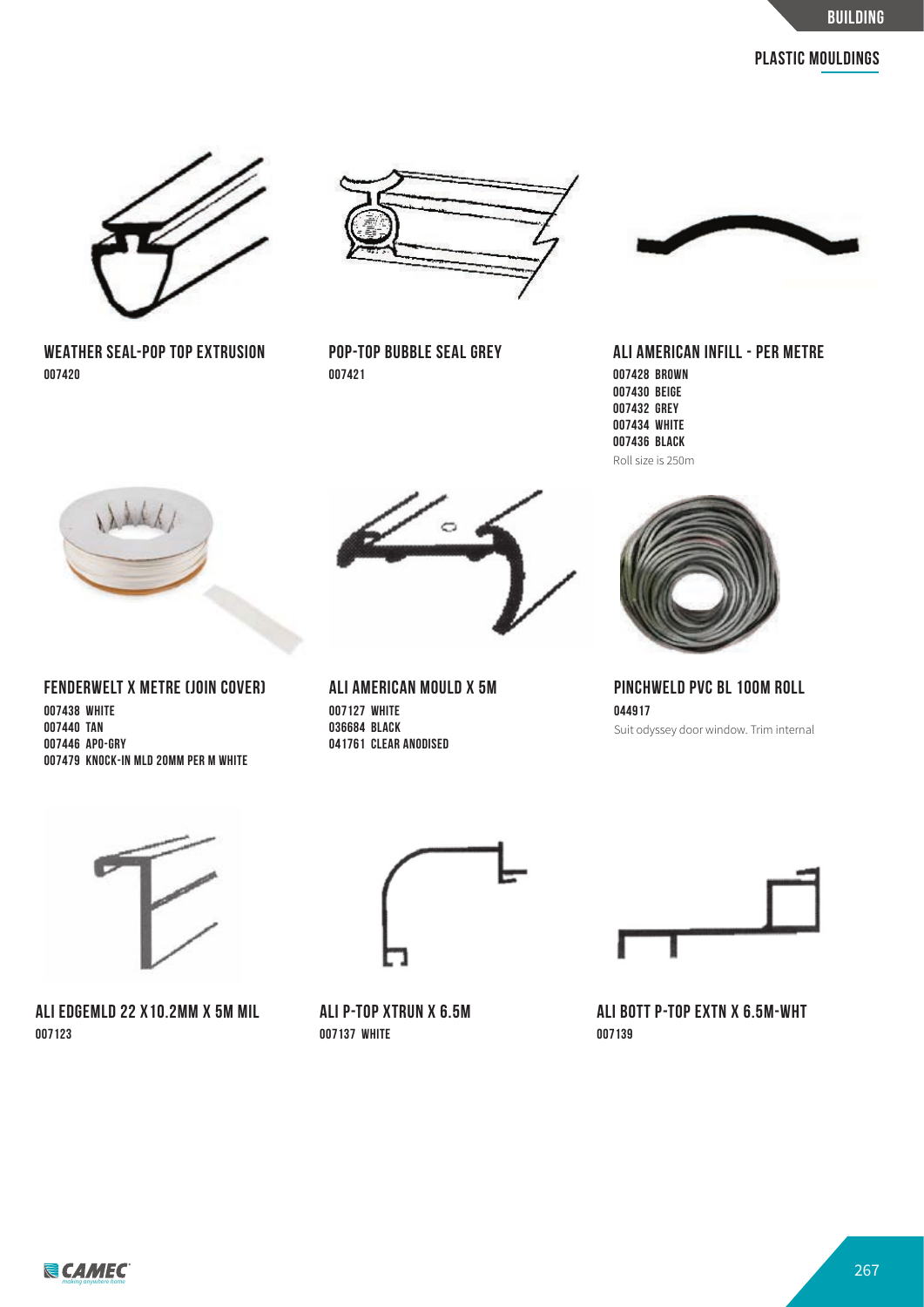# INDEX

## $\overline{\mathbf{A}}$

| Alocholder 12, 13             |  |
|-------------------------------|--|
| Aluminium                     |  |
| Cladding & Sheeting 263 - 264 |  |
|                               |  |
|                               |  |
|                               |  |
|                               |  |
|                               |  |
|                               |  |
| Pole Container  20            |  |
|                               |  |
|                               |  |
|                               |  |
|                               |  |
|                               |  |
|                               |  |
|                               |  |
|                               |  |
|                               |  |
|                               |  |
|                               |  |
| Spare Parts41-51              |  |
| Tension Rafter 40             |  |
| Tie Down 41, 42               |  |
|                               |  |
|                               |  |
|                               |  |

## $\overline{B}$

| Ball Weight Scale 135 |
|-----------------------|
|                       |
|                       |
| Bathroom Cabinet 206  |
|                       |
|                       |
|                       |
|                       |
|                       |
|                       |
|                       |
|                       |
|                       |
| Breakaway System  140 |
|                       |
|                       |
| Controller  139       |
|                       |
|                       |
|                       |
| Spare Parts  125      |
| Breaksafe 140         |
|                       |
| Bug & Tar Remover  22 |
|                       |
|                       |

# $\mathbf{c}$

| Cabin Hook  155             |  |
|-----------------------------|--|
|                             |  |
| Camlock 153 - 154           |  |
|                             |  |
| Camper Roof Lock 158        |  |
|                             |  |
|                             |  |
| Canopy Lifter - Springs 159 |  |
|                             |  |
|                             |  |
|                             |  |
|                             |  |
| Carbon Monoxide Alarm 8     |  |
| Catch - Cupboard 148 - 149  |  |
|                             |  |
|                             |  |
|                             |  |
|                             |  |
| Circuit Breaker 93, 106     |  |
|                             |  |
|                             |  |
|                             |  |
|                             |  |
|                             |  |
|                             |  |
|                             |  |
| Combination Lamp 83         |  |
|                             |  |
|                             |  |
| Coupling 123 - 125          |  |
|                             |  |
|                             |  |
| Cupboard Stays  150         |  |
|                             |  |
|                             |  |
|                             |  |
|                             |  |
|                             |  |

## $\begin{array}{c} \n\end{array}$

| Door - Lock Spare Parts  257 |
|------------------------------|
|                              |
|                              |
|                              |
|                              |
| Handle - Camec 155           |
|                              |
|                              |
|                              |
|                              |
|                              |
|                              |
|                              |
|                              |
|                              |
| Odyssey 245 - 248            |
| Odyssey Premium 249 - 251    |
|                              |
|                              |
|                              |
|                              |
|                              |
|                              |
|                              |

# $\bar{\text{E}}$

| Expanding Hose 16 |
|-------------------|
|                   |
|                   |
| Extrusion  267    |
|                   |

# Ė

| Faucet 210 - 212        |
|-------------------------|
| Fiamma Awnings 33 - 39  |
| Spare Parts  44 - 51    |
| Fiamma Brackets 43 - 44 |
| Fiamma Motors  42 - 43  |
|                         |
|                         |
|                         |
|                         |
|                         |
| Extinguisher Holder 8   |
|                         |
|                         |
|                         |
|                         |
|                         |
|                         |
|                         |
|                         |
|                         |
| Spare Parts 74 - 75     |
|                         |
|                         |
|                         |
|                         |
|                         |

# $\mathbf{G}$

| Detector 216          |
|-----------------------|
|                       |
|                       |
| Regulators 223        |
|                       |
|                       |
|                       |
|                       |
|                       |
|                       |
|                       |
| Replacement lens  104 |
| Grease - bearing 114  |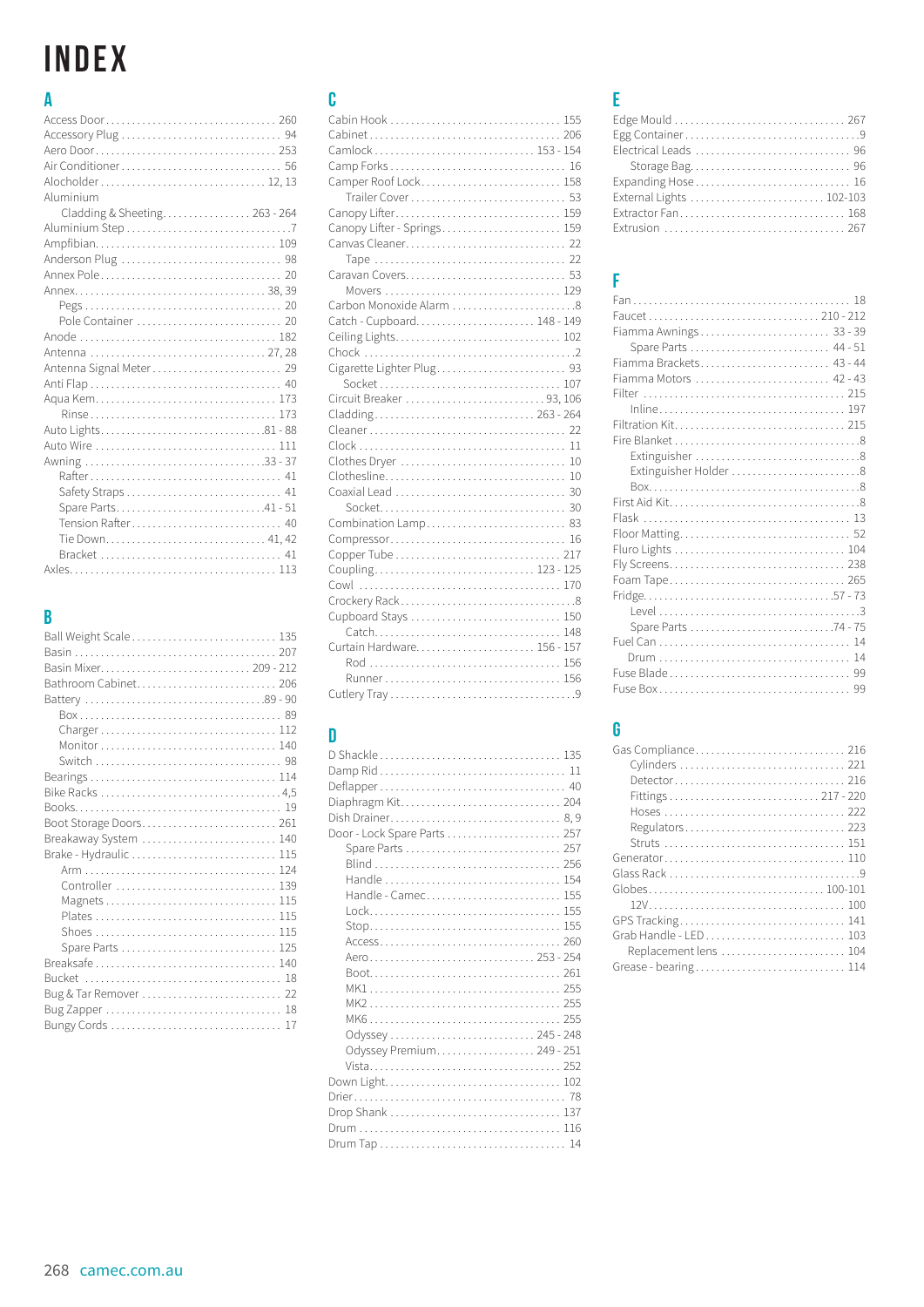# $\overline{\mathbf{H}}$

| Cupboard 147             |  |
|--------------------------|--|
|                          |  |
|                          |  |
|                          |  |
| Holding Tank  180        |  |
|                          |  |
|                          |  |
|                          |  |
|                          |  |
|                          |  |
| Hose - Sullage 190 - 191 |  |
| Water 190 - 191          |  |
|                          |  |
|                          |  |
|                          |  |
|                          |  |
|                          |  |
|                          |  |
|                          |  |

## $\mathbf{I}$

# $\begin{array}{c} \end{array}$

| Holders 14           |  |
|----------------------|--|
| Jockey Wheels  118   |  |
|                      |  |
|                      |  |
| Jupiter Windows  233 |  |
|                      |  |

# $\mathbf K$

# $\mathsf L$

| Combination  86   |
|-------------------|
|                   |
| Stream 149        |
|                   |
|                   |
|                   |
|                   |
| Leg Drop Down 121 |
|                   |
|                   |
|                   |
|                   |
|                   |
|                   |
|                   |
|                   |
|                   |
|                   |
|                   |
|                   |
|                   |

# $\boldsymbol{\mathsf{M}}$

| Magnesium Rod  182           |
|------------------------------|
|                              |
|                              |
|                              |
|                              |
|                              |
| Midge Insect Screen 161, 238 |
|                              |
| Motorhome Covers  54         |
| Mud Guard 117                |
|                              |

# $\pmb{\mathsf{N}}$

| Number Plate Lights 81 |
|------------------------|
| Nut and Tail 197 - 198 |

| - 0 |  |
|-----|--|
|     |  |
|     |  |

# $\mathbf{P}$

| Paint Repair 265         |  |
|--------------------------|--|
| Pantry Basket  151       |  |
|                          |  |
|                          |  |
|                          |  |
| Picnic Tables 259        |  |
|                          |  |
|                          |  |
|                          |  |
|                          |  |
| Plug - Accessory 94 - 96 |  |
|                          |  |
|                          |  |
|                          |  |
|                          |  |
|                          |  |
|                          |  |
| Pop Top Support  158     |  |
|                          |  |
|                          |  |
| Portable Shower  15      |  |
|                          |  |
|                          |  |
| Power Adaptor  109       |  |
|                          |  |
|                          |  |
|                          |  |
|                          |  |
| Privacy Room  38, 39     |  |
|                          |  |
|                          |  |
|                          |  |
| Pumps 200 - 203          |  |
|                          |  |
| Spare Parts  204         |  |
| Push Rod - Camper 159    |  |

# $\overline{\mathbf{R}}$

| Roof Hatch - Spare Parts 161, 166 - 168 |
|-----------------------------------------|
|                                         |
|                                         |
|                                         |
|                                         |
|                                         |
|                                         |

# $\mathbf S$

| Sash Frames  236       |  |
|------------------------|--|
|                        |  |
|                        |  |
|                        |  |
| Security Handle  154   |  |
| Sender Probe  183      |  |
|                        |  |
| Shade - Drip Mold  241 |  |
| Hold Down Catch  241   |  |
|                        |  |
| Sheeting 263 - 264     |  |
| Shin Protector 132     |  |
| Shock Absorbers  127   |  |
|                        |  |
|                        |  |
|                        |  |
|                        |  |
| Side Mark Lights 81    |  |
|                        |  |
|                        |  |
|                        |  |
|                        |  |
| Smart Space Pots 11    |  |
|                        |  |
| Soap Dispenser  206    |  |
|                        |  |
| Socket Cigarette 107   |  |
|                        |  |
|                        |  |
|                        |  |
|                        |  |
|                        |  |
|                        |  |
| Spray Paint 265        |  |
|                        |  |
|                        |  |
| Spare Parts 126        |  |
|                        |  |
|                        |  |
| Steady Drop Down 121   |  |
|                        |  |
|                        |  |
|                        |  |
|                        |  |
|                        |  |
|                        |  |
| Super Suction  206     |  |
| Sway Control 136       |  |
| Switch<br>$96-106$     |  |